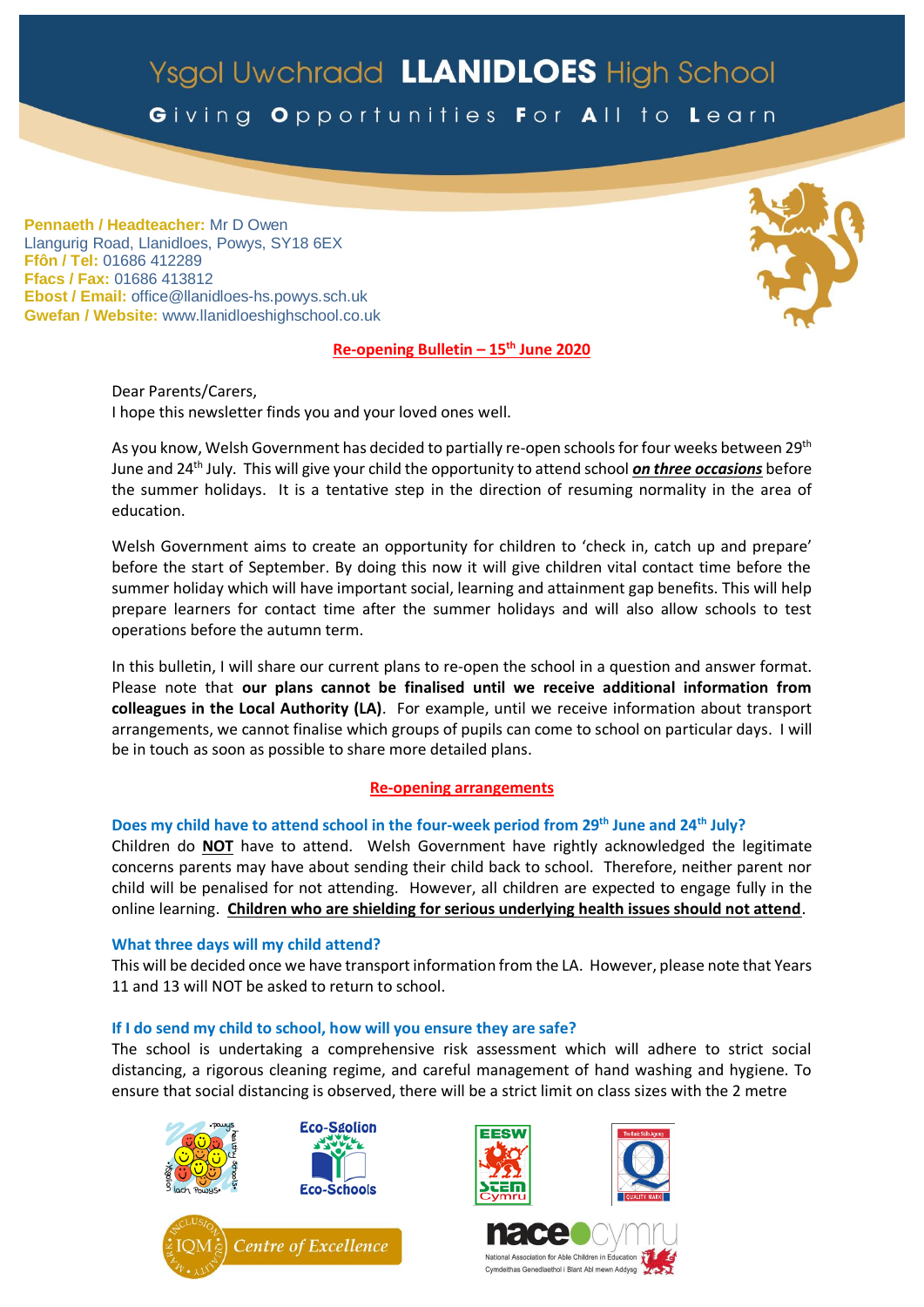ruling in place. Corridors and areas around school will be signposted and marked to facilitate social distancing. Movement around the school will be severely restricted and staff and pupils limited to clearly assigned areas. The Welsh Government have stated that PPE is not necessary in a classroom situation where social distancing is in place, as described above. Therefore, in these circumstances staff and pupils will not be required to wear PPE. Any pupil who does not comply with social distancing will not be able to attend school.

## **What will happen if my child or other children or staff show symptoms of the virus?**

If anybody shows symptoms of the virus during the school day, they will be immediately isolated and collected. National guidance will then be followed to control spread of the virus.

## **How many days/sessions will my child be able to come to school?**

The Welsh Government has stated that schools should aim to make arrangements for every child to attend on THREE DAYS during the four week period. They go on to state that each school is different so that may not be achievable in every school. The Powys guidance, which is being finalised states that it is the aspiration to allow every child access to THREE DAYS during the 4 week period. It will be up to school to define the duration of each occasion/day. At Llanidloes High School we are working on the basis of a session being a whole day. At this point we are unable to provide absolute clarity on start and finish times.

# **If my child attended the Llanidloes Emergency Childcare Hub, will they be able to attend school more regularly during the four week period?**

In accordance with the LA guidance, your child is only eligible to attend the school's childcare hub **if they regularly attended the childcare hub based at Llanidloes Primary School** between March and the end of May. We know who these pupils are and the LA guidance rules out other pupils accessing this provision. From Thursday 25 June, this emergency childcare provision for secondary pupils will switch to the High School site and run from 8.30am to 4.30pm. Pupils accessing this provision will not be able to attend the three sessions for other pupils in their year group. This is a strict control measure to avoid potential spread of the virus.

#### **What will arrangements be for my child who has significant special needs?**

A member of the Additional Learning Needs or Autisitic Spectrum Disorder teams will be in touch to discuss the most appropriate bespoke arrangement where necessary.

#### **How will my child get to and from school safely?**

The Welsh Government have advised that where possible parents should accompany their children to and from school. However, we realise that for many parents and pupils this will not be possible.

For those who travel by bus/minibus, we are awaiting further information from Powys County Council Transport regarding bus travel arrangements. We have been informed that social distancing will be in place on all buses. This will restrict the number that can travel on a bus at any one time. To give you some idea, we have been told that it may be that only seven people could travel on a 56 seater coach, and two people on a 16 seater minibus. As I hope you can see, we are unable to finalise our plans until we know these arrangements.

For those travelling by car, the Welsh Government have stated that no more than two families should travel together and only where social distancing can be observed. Therefore, unless you happen to own a stretch limo, it is difficult to see how families can travel together in cars at all!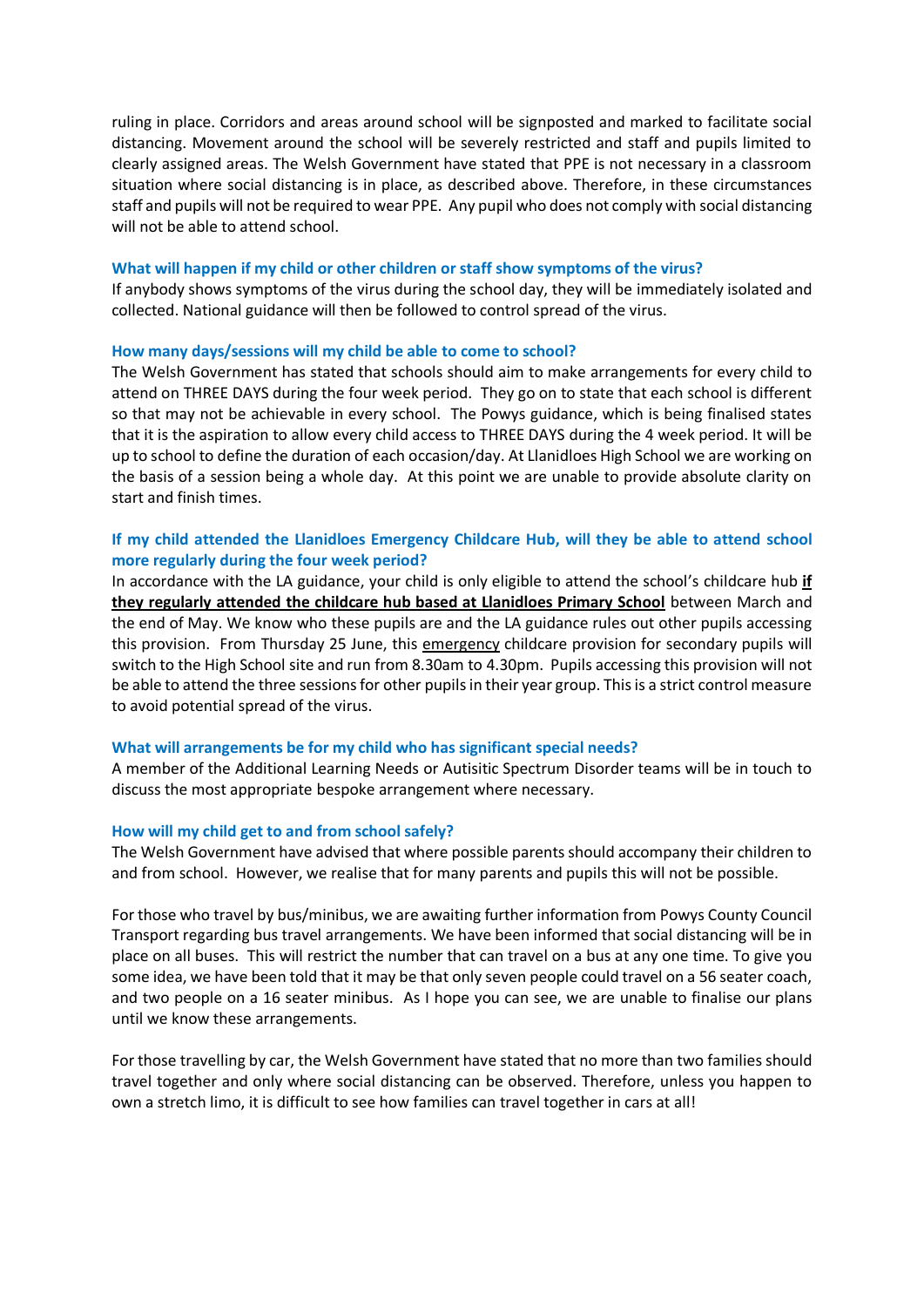## **Where should my child go in the morning and leave at the end of the day?**

This will be made clear once our plan is finalised. But please note that we will have strict arrival and departure protocols in place, including limited entrances and exits. There will also be clearly marked zones to manage social distancing. More details will follow soon.

## **What should my child wear to school?**

For the THREE DAYS your child is on site, **they will NOT need to wear school uniform**. They should come to school in clothes that are easily washed. It is important that children attend school in clean clothes for each day they attend.

## **What about food and catering arrangements?**

**All pupils must bring a packed lunch with them**. No food will be provided at break-time by the schools and no fountains will be in use. Therefore, **pupils will need to bring their own food and drink to school for the whole day**. For pupils entitled to free school meals, parents have received payment or tokens, so these pupils are also required to bring a packed lunch.

Strict handwashing and cleaning before and after food consumption will be required. There will be staggered lunchtimes for those children in school.

## **How will break times be arranged?**

There will be staggered break and lunchtimes for pupils to manage social distancing. Outside spaces will be utilised as much as possible, but outside games which involve pupils sharing equipment or coming into contact will not be allowed.

#### **How will toilet areas be organised?**

Toilets will be cleaned regularly throughout the day. There will be toilet and handwashing facilities in all areas to which pupil are assigned.

# **What equipment should my child bring to school?**

- Packed lunch
- Enough drink to last the day
- Stationery: pens, pencils, rubber, ruler, calculator etc.
- Pupils **should not** bring in books or any other items. The local authority has advised against staff physically marking pupil books at this time. Staff should avoid touching any equipment brought into school by pupils, and such equipment should be kept to an absolute minimum. However, staff will continue to provide valuable feedback to pupils in other ways.
- Mobile phones should not be brought into school unless absolutely necessary, and should be stored securely in bags.

#### **Will my child be doing normal timetabled lessons when attending?**

It will not be possible to operate the normal timetable during this period. The Welsh Government has stated that the focus should be on well-being. This is echoed by the LA guidance which states, '*The return to school period is meant for 'check-in, catch up and prepare' and, as such, learning will not be taking place in its traditional form. The strongest focus will be on the wellbeing of all learners*.'

It is also important to note that many staff are unavailable due to childcare or health related reasons.

Nonetheless, where possible we intend to deliver curriculum related learning for pupils in Years 10 and 12.